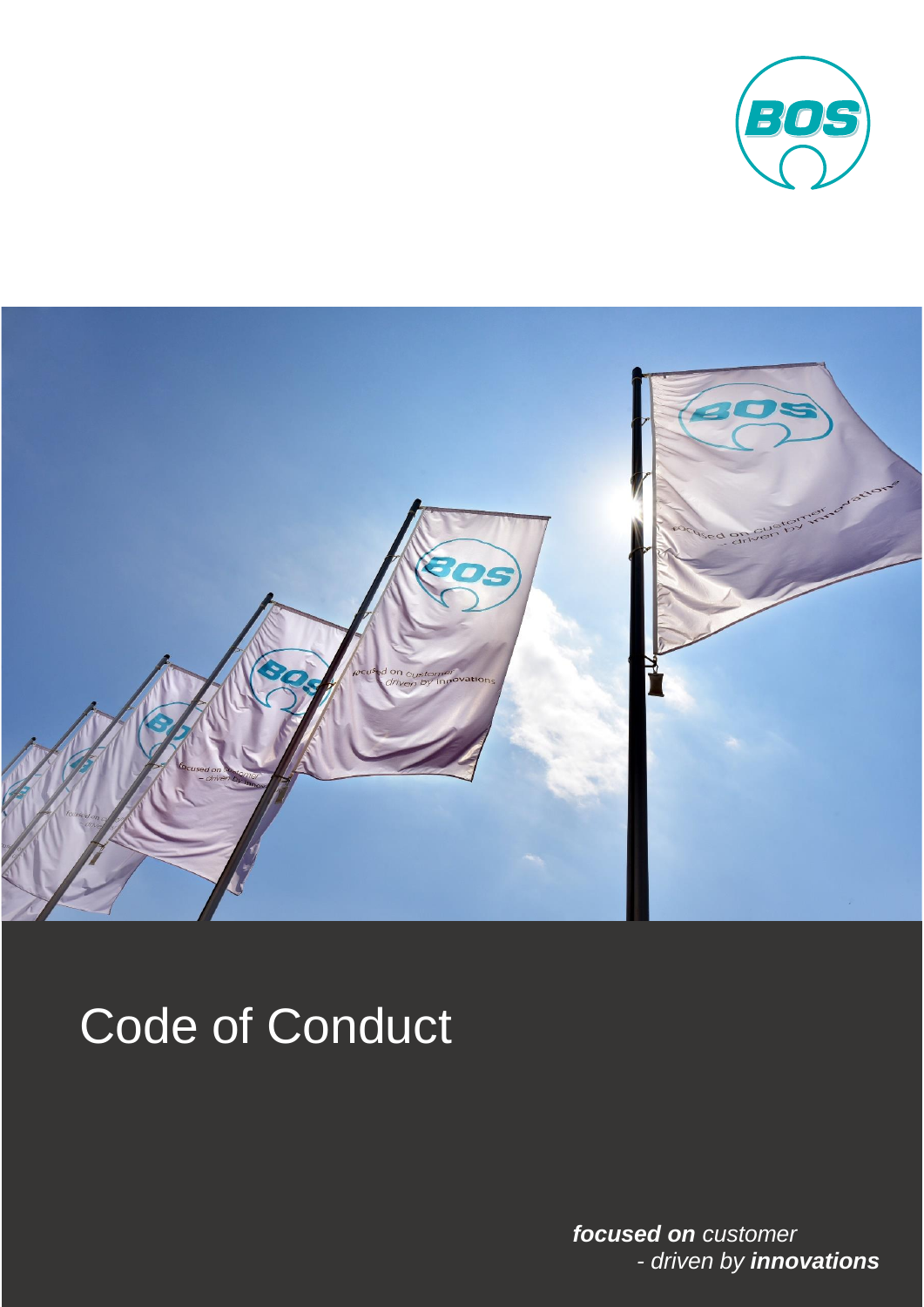# TABLE OF CONTENT

| Intent of the Code of Conduct |                                                                  | 3              |
|-------------------------------|------------------------------------------------------------------|----------------|
| 1.                            | <b>Introduction</b>                                              | 4              |
|                               | 1.1 Aim of the Code of Conduct of the BOS Group                  | $\overline{4}$ |
|                               | 1.2 Fundamentals                                                 | $\overline{4}$ |
| 2.                            | <b>Human Rights, Work Conditions and Assets</b>                  | 5              |
| 2.1                           | <b>Personal Responsibility</b>                                   | 5              |
|                               | 2.2 Protection against Discrimination                            | 5              |
|                               | 2.3 Fair Work Conditions                                         | 5              |
|                               | - Prohibition of Child Labor                                     |                |
|                               | - Prohibition of Forced Labor                                    |                |
|                               | - Freedom of Association and Right to Collective Negotiation     |                |
|                               | - Remuneration, Working Hours and Qualification                  |                |
|                               | 2.4 Health, safety and environmental protection at the workplace | 6              |
| 2.5                           | <b>Avoidance of Conflicts of Interest</b>                        | $\overline{7}$ |
| 2.6                           | <b>Protection of Corporate Assets</b>                            | $\overline{7}$ |
| 2.7                           | Information Security and Data Protection                         | $\overline{7}$ |
| 3.                            | <b>Interactions with Business Partners</b>                       | 8              |
|                               | 3.1 Suppliers                                                    | 8              |
|                               | 3.2 Fair and Sustainable Competition                             | 8              |
|                               | 3.3 Conflict Minerals                                            | 9              |
|                               | 3.4 Competition and Antitrust Law                                | 9              |
| 3.5                           | <b>Gifts and Benefits</b>                                        | 9              |
| 3.6                           | <b>Donations</b>                                                 | 9              |
| 4.                            | <b>Compliance with and Implementation of the Code of Conduct</b> | 10             |
| 4.1                           | <b>Responsibility</b>                                            | 10             |
|                               | 4.2 Violations                                                   | 10             |
|                               | 4.3 Contact Point                                                | 11             |
|                               | 4.4 Investigation and Reporting                                  | 11             |
| 5.                            | <b>Final Clause</b>                                              | $12 \,$        |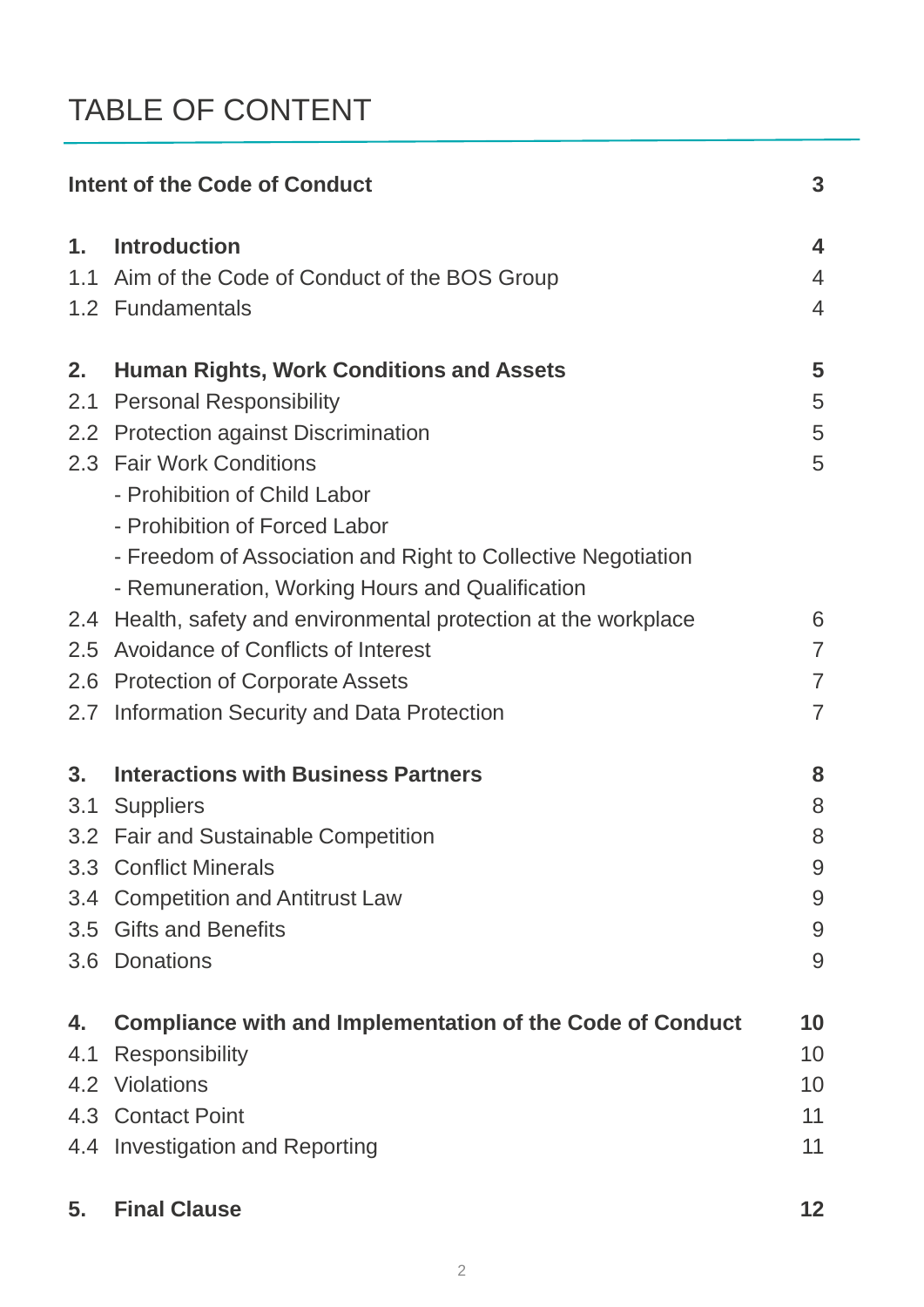Ostfildern, February 2021

Dear Employees,

Based on the international activities of the BOS Group we have revised the Code of Conduct and determined the basic rules and principles according to which we would like to work together at BOS – today and in the future. The BOS code of conduct is largely based on the ten principles of the United Nations Global Compact (www.unglobalcompact.org), the UN guiding principles for business and human rights, and the OECD guidelines for multinational enterprises. It summarizes the high standards at BOS Group regarding our employees, our environment and our external partners.

The Code of Conduct serves all of us whether it be for leadership or individual employees as guideline in our daily work. It sets the bar for each of us and at the same time shall help practice responsible behavior both externally towards our business partners and the public as well as internally in the conduct with each other. We also expect this responsible behavior from our business partners and suppliers. Together we are responsible for the reputation of BOS.

Last but not least, the strict adherence to the "Code of Conduct" is a mandatory component of the IATF 16949 certification, the successor of the ISO/TS 16949 certification and therefore required for every supplier within the automotive industry.

Thus, we would like to ask you, esteemed colleagues to carefully observe the Code of Conduct and to use it as a guideline for our daily behavior.

Stefan Grein Chairman of the Board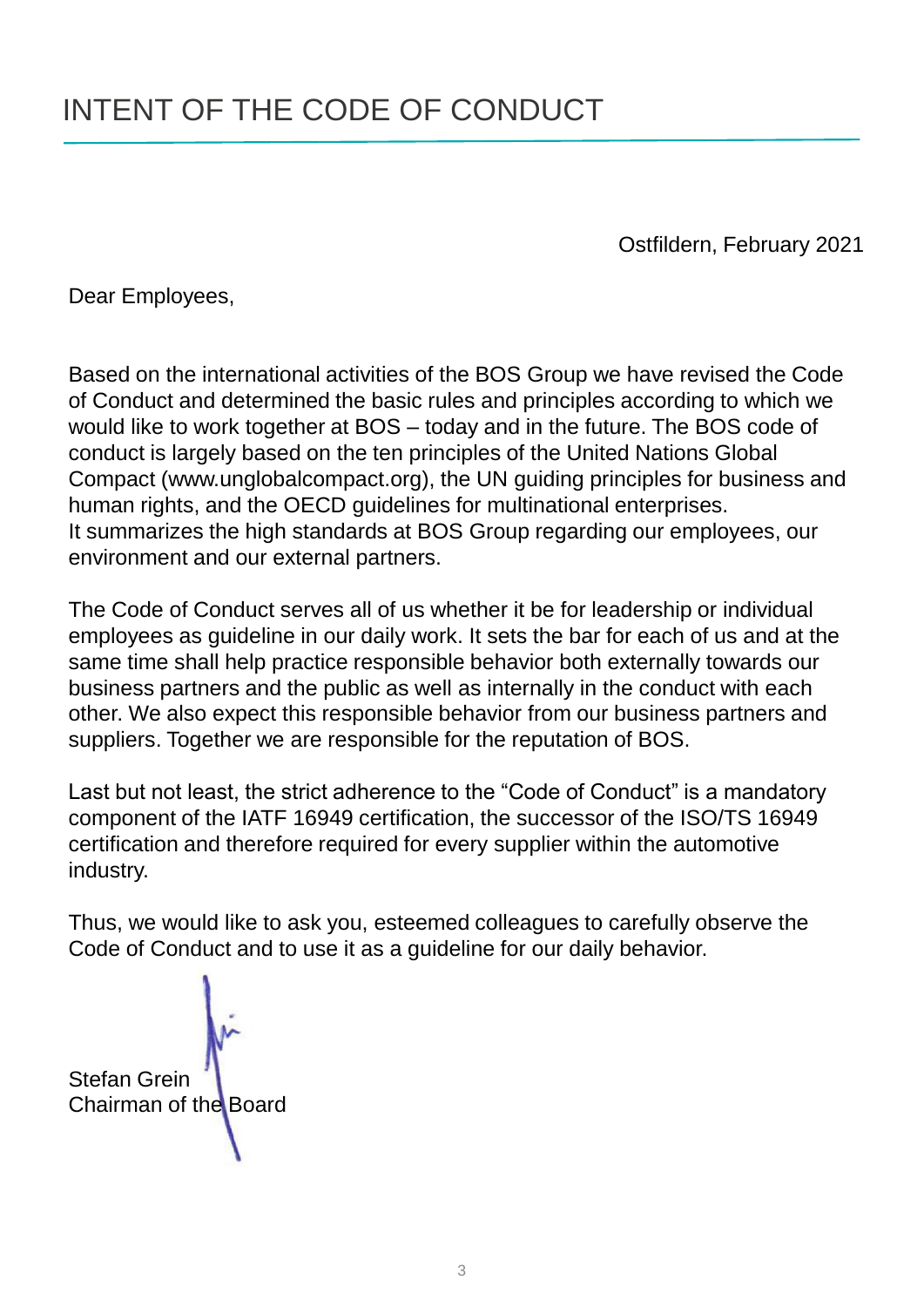## 1. INTRODUCTION

#### **1.1 Aim of the Code of Conduct of the BOS Group**

It is our duty to conduct all business transaction ethically and legally sound with the objective to create an environment of mutual trust both with our business partners as well as with our colleagues internally. We see this as the foundation for longterm prosperity and success.

The BOS Group is committed to respecting internationally recognized human rights. We also expect our business partners to adhere to human rights, in particular the UN Global Compact, and actively work towards compliance with and implementation of these principles along the value chain.

#### **1.2 Fundamentals**

Our good reputation and the trust of our customers, employees and the public depend largely on the behavior of each individual in this company. Each employee is therefore equally responsible to adhere to the values and objectives of the company and to act accordingly within the realm of their responsibilities. Therefore, we need a proper set of rules and guidelines. This present Code of Conduct summarizes the most important rules and guidelines that all BOS employees worldwide should follow. The principles explained in this document apply in interactions with all colleagues, customers, suppliers, business partners and public bodies worldwide, at all locations and for all business units of the BOS Group.

We expect that all employees, without exception, not only follow internal rules but also obey the laws, avoid conflicts of interest protect BOS assets and uphold the traditions and values of those countries that we have business dealings with.

We expect from our management personnel in their position as role models that they not only communicate these rules but also lead by example and call on their employees to follow. They are the first point of contact for all questions and concerns related to the code.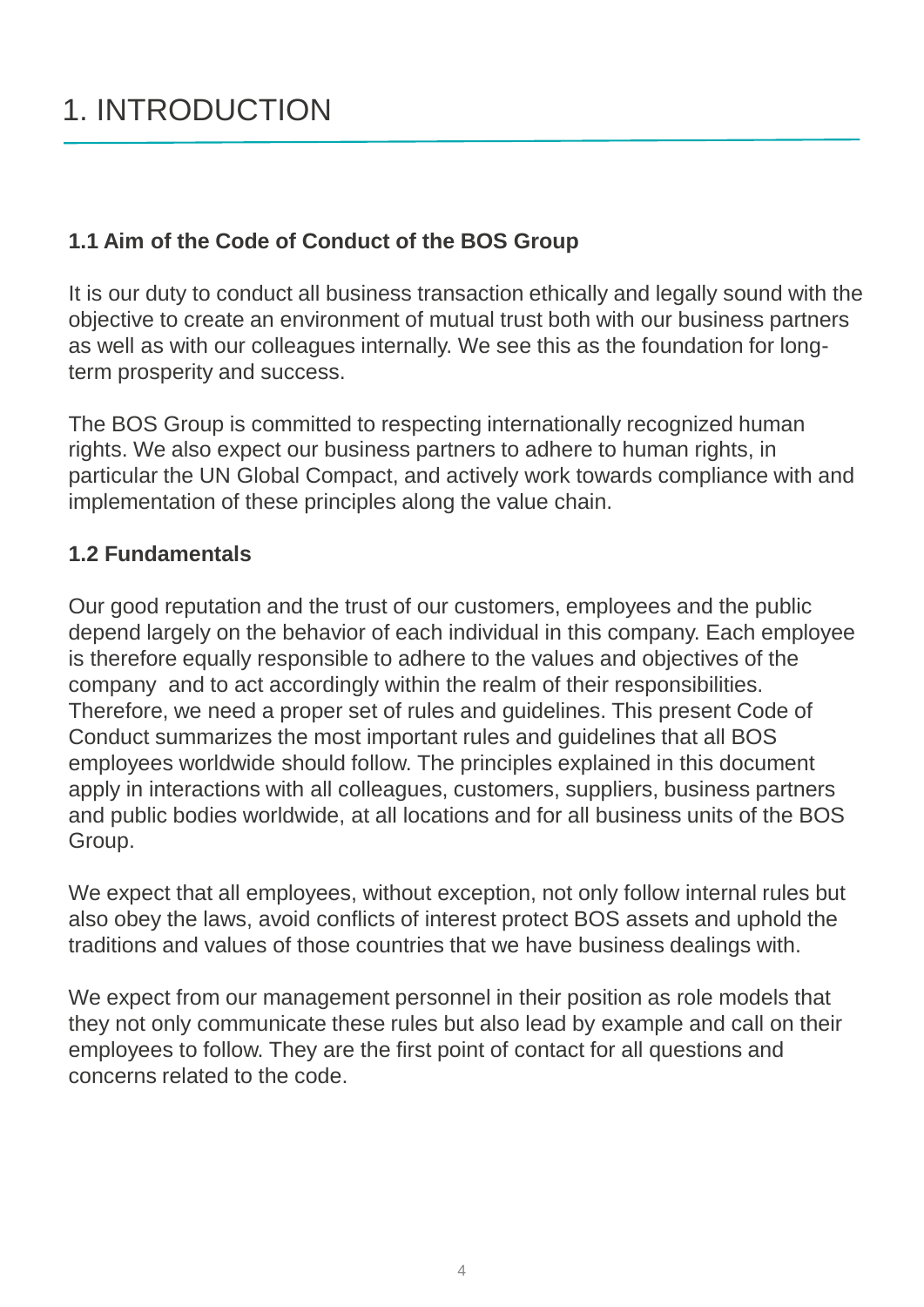We are convinced that the sustainable success of our family business depends greatly on a value-based corporate culture and every single employee contributes an important part to the success of the company. We are taking our responsibility very serious and pledge to respect the human rights of our employees. We aim to exceed the minimum standards with our working conditions.

#### **2.1 Personal Responsibility**

We expect all employees of BOS Group to comply with legal requirements and company guidelines, all managers are requested to assume a role model function. The personal dignity of each individual must be respected and protected. All executives are requested to prevent any violation of the code in their respective units. Each employee must be explicitly advised of this code.

#### **2.2 Protections against Discrimination**

We do not tolerate any disadvantage, harassment, sexual harassment or other forms of discrimination against our employees based on race or ethnic affiliation, gender, religion or view of the world, disability, age or sexual identity. As a company operating worldwide we promote diversity within the company and cooperation with employees and partners of different cultures, mindset or nationalities and are convinced that successful collaboration is only possible with mutual respect and appreciation of each individual.

#### **2.3 Fair Work Conditions**

We do not tolerate any form of forced or compulsory labor. In accordance with the ILO core labor standards, we strictly reject the use of forced or unlawful compulsory labor.

We do not tolerate any form of child labor. In accordance with the ILO core labor standards, we comply with the minimum age for employment and strictly reject child labor.

We recognize the right of all employees to form employee representations and to engage in collective negotiations to regulate working conditions.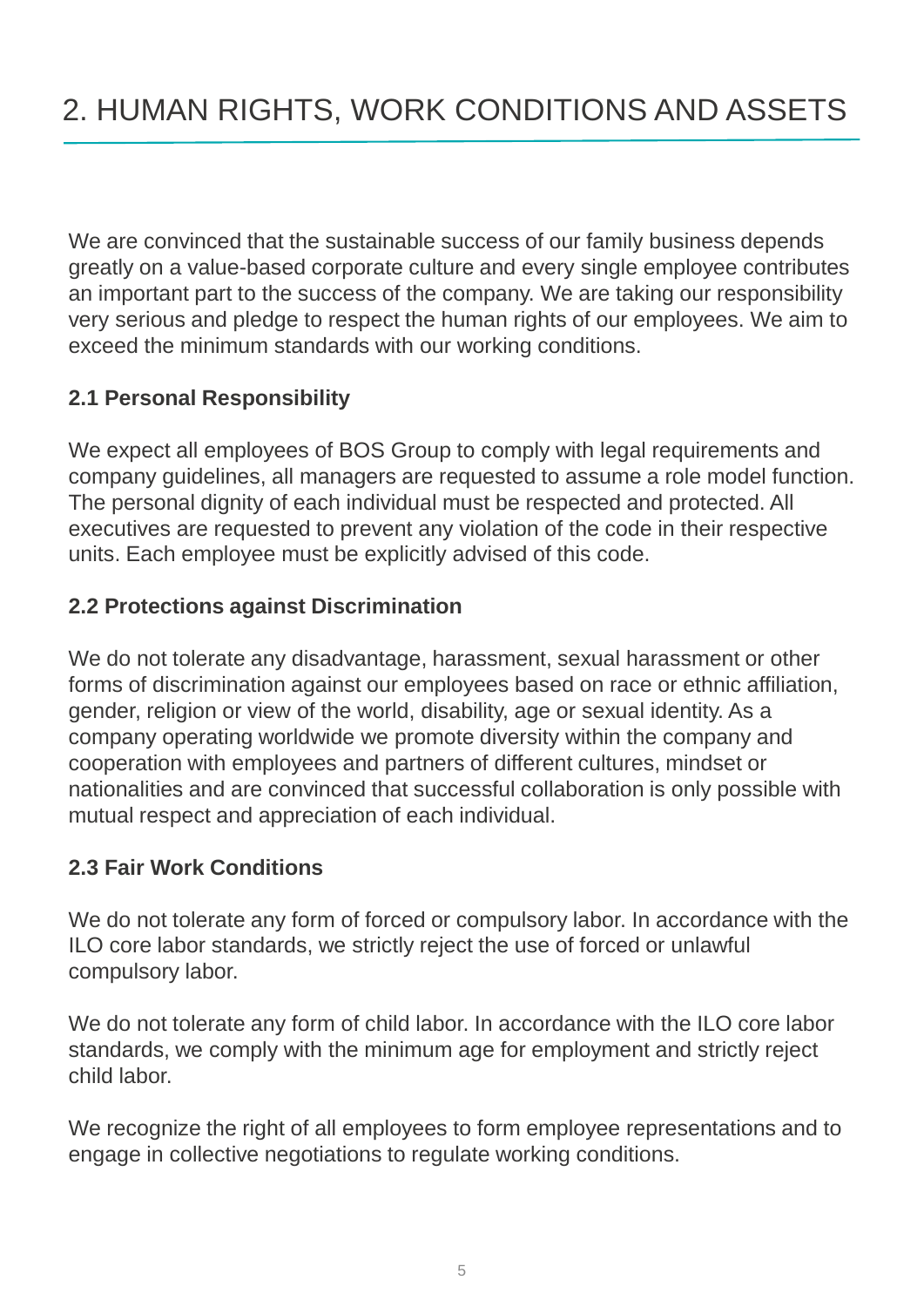# 2. HUMAN RIGHTS, WORK CONDITIONS AND ASSETS

Our culture is characterized by trusting and constructive collaboration with the respective employee representations. The common goal is to maintain a sustainable cooperation for the benefit of the company and the employees.

We compensate our employees fairly, both internally and externally. Where available, the legally guaranteed minimum wages and standards are followed.

We comply with the applicable national working time regulations worldwide. In addition, our working time regulations describe the applicable principles regarding rest periods, free time, vacation and life balance as well as possible sabbaticals.

Professional development and qualification are based solely on the individual's personal performance, individual ability and personal suitability. We remunerate our employees for their individual or collective performance in accordance with local principles.

#### **2.4 Health, safety and environmental protection at the workplace**

We consistently comply with applicable occupational health and safety laws worldwide.

We also set our own standards for improving occupational safety and reducing the risk of accidents with our management system for environment, safety and health at work (USGA), which includes the health and safety management system according to ISO 45001 and the environmental management system according to ISO 14001.

Thus, we are dedicated to complying with the highest occupational safety requirements, regardless of whether lower requirements would be permissible in each country.

We are all jointly responsible for protecting people and the environment. It is the task of our employees to maintain their workplace in a tidy and safe condition, to protect the environment and to use the available resources economically and considerately. Any deviations must be reported to the manager.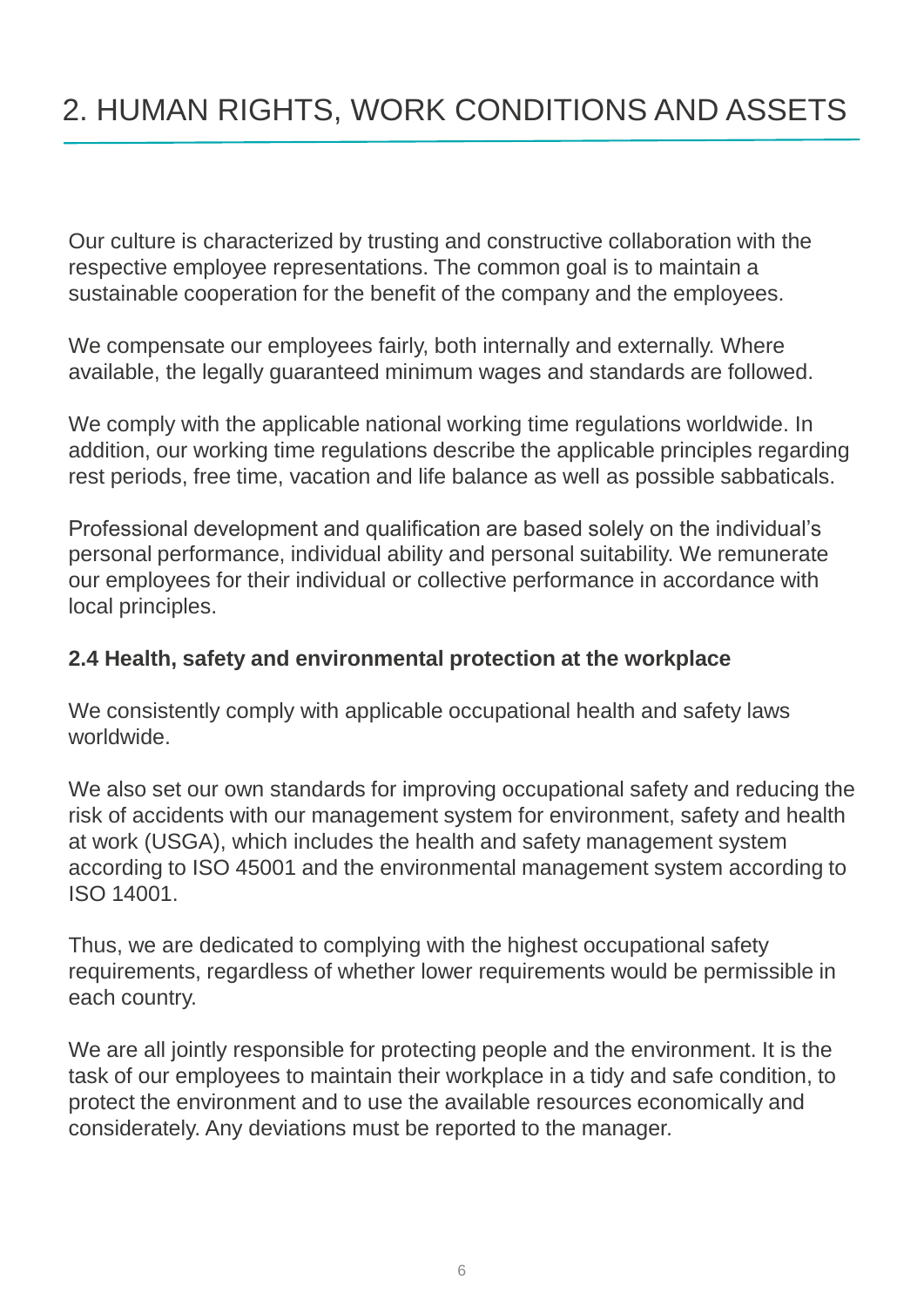# 2. HUMAN RIGHTS, WORK CONDITIONS AND ASSETS

#### **2.5 Avoidance of Conflicts of Interest**

We ensure that the interest of the employees are in accordance with the interest of the company. Therefore, each employee should avoid any situation that could lead to a conflict between personal and corporate interests. These situations could arise for example in case of activities

or joint ventures with other companies or business with friends or family members. Any such business relations should be avoided and the respective supervisor should be informed immediately. Any secondary work with pay needs to be approved in writing by the respective supervisor and/or human resource department.

#### **2.6 Protection of Corporate Assets**

We expect that our employees treat all tangible and intangible assets with respect. These assets include among others, buildings, properties, vehicles, office equipment as well as know-how, patents, innovations, technologies and other valuable information for the BOS group that needs to be protected. Our innovations and competences should be protected not only from theft, but also from imitation.

All facilities and equipment can only be used for private purposes with prior special permission.

#### **2.7 Information Security and Data Protection**

We require our employees to handle sensitive information, innovations and know-how confidentially and use them for business purposes only. They are the foundation for our sustained success and may not be passed on to or made available for third parties under any circumstances. The same applies to all personal data on employees of BOS group.

We maintain high data protection standards to protect the privacy rights of our employees and customers regarding the use of their personal data. Principally, we are guided by German and European data protection standards in order to ensure the best possible respect for personal rights worldwide. Our data protection ensures that the use of personal data complies with the law and that the rights of each individual are protected.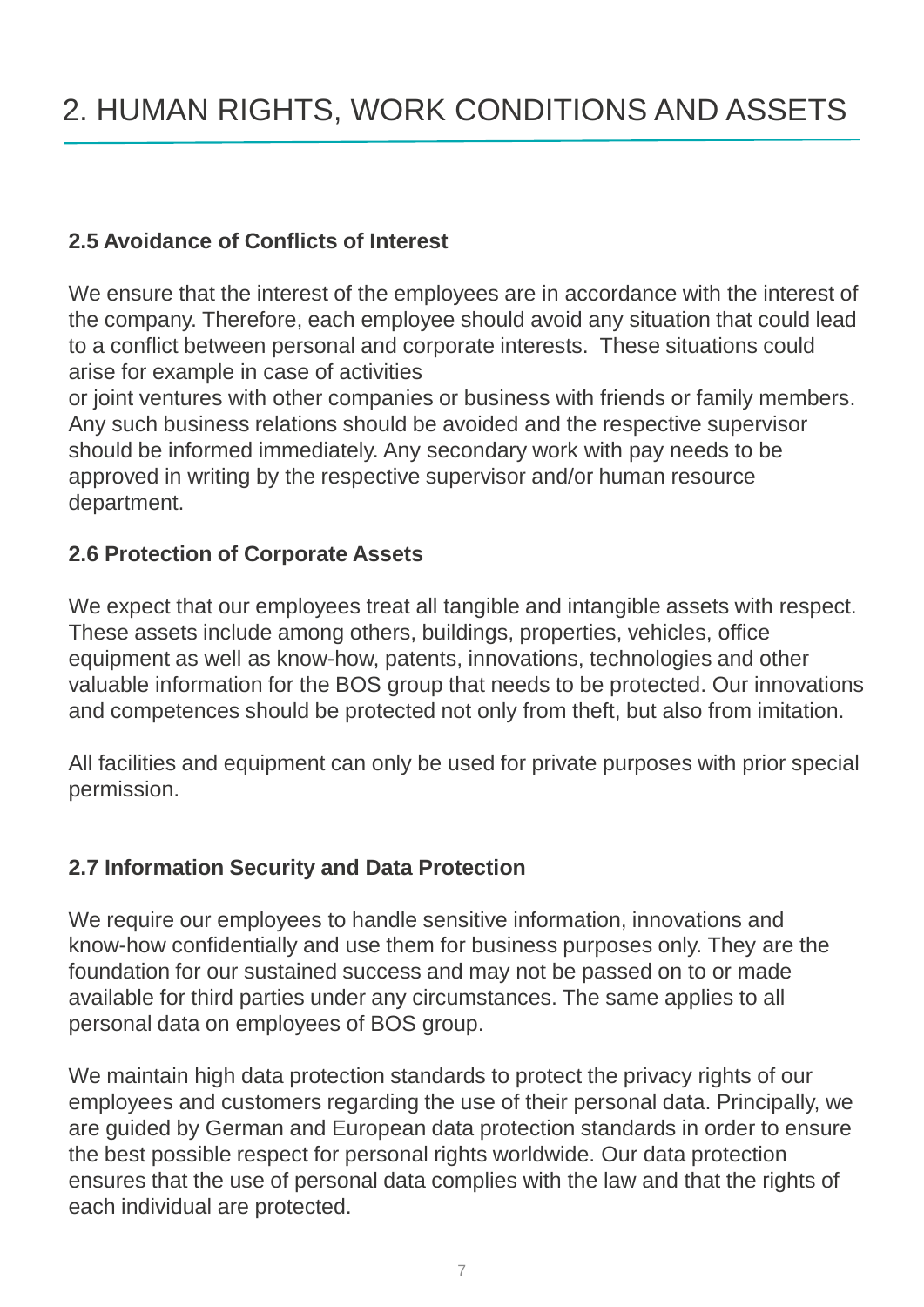We strive to be reliable partners, both in collaboration with our customers, suppliers and business partners as well as within our company. Besides our competence, innovative power and quality of our product this also requires honest and transparent communication and that we keep our commitments and contractual relationships.

#### **3.1 Suppliers**

Our suppliers are expected to respect human rights in the course of their business activities. For BOS, the commitment of suppliers to fulfill their social responsibility and in particular to comply with the ILO core labor standards is an indispensable condition for lasting business relationships.

We have established a multi-stage risk management process to promote compliance with social standards. Our general terms and conditions require suppliers to respect human rights and to demand the same from their suppliers.

We review all offers of our suppliers in a fair and unbiased manner. Awarding the business and execution of the order are strictly based on relevant factors. All agreements are negotiated in full and unambiguously, any amendments or modifications later on are duly documented. All employees have to comply with the internal system of dual control, the so-called "four eyes principle or two-man rule".

#### **3.2 Fair and Sustainable Competition**

We follow the rules of fair and sustainable competition and support the idea of free markets and fair trade. Any unfair practices are prohibited.

Our economic and financial activities are monitored internally on an ongoing basis and are subject to the control of auditing firms and the respective banking and financial supervisory authorities.

We adhere to the various rules of foreign trade, tax and customs law in our global activities, comply with mandatory economic sanctions at all times and are aware of our social responsibility in fulfilling our tax and customs obligations.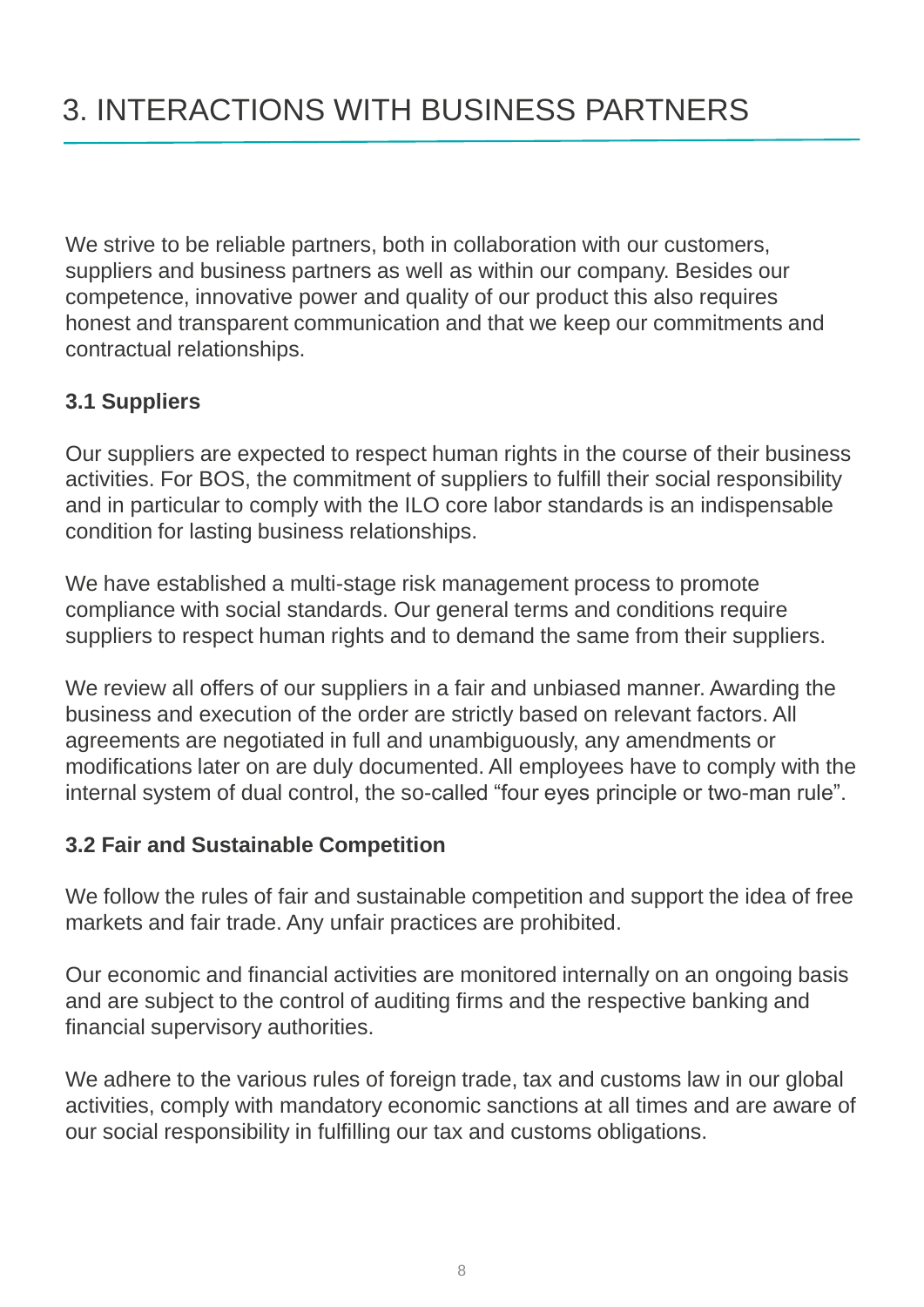#### **3.3 Conflict Minerals**

Transparent documentation of the supply chain for "conflict minerals" requires special diligence that we exercise in accordance with the US American law "Dodd-Frank Act, Section 1502".

#### **3.4 Competition and Antitrust Law**

We expect every employee to adhere without exception to the idea of fair competition and trade rules of all countries that BOS operates in. This also includes business in countries against which economic sanctions have been imposed. It is therefore inadmissible to engage in agreements with the competition that could sway the competition.

The same applies to exchanging information regarding price, conditions, capacities, market shares, margins, cost as well as offer details.

#### **3.5 Gifts and Benefits**

We will not tolerate any type of corruption, bribery, extortion or embezzlement. All our activities are carried out with responsibility and honesty. Any employee that should be influenced by unethical behavior from customers or suppliers or vice versa will be held responsible and disciplined. There may be no benefits connected in any way to requesting and receiving of services and materials.

Our employees are not allowed to accept reward or gifts related to their professional activities. If employees are offered rewards or gifts in relation to their professional activities, they have to inform the employer immediately. Monetary gifts can never be accepted.

#### **3.6 Donations**

Various organizations and institutions are approaching us for donations. Any donation is subject to approval by upper management. The recipient and purpose of such donation must be known and conceivable. The principle of selfless action applies.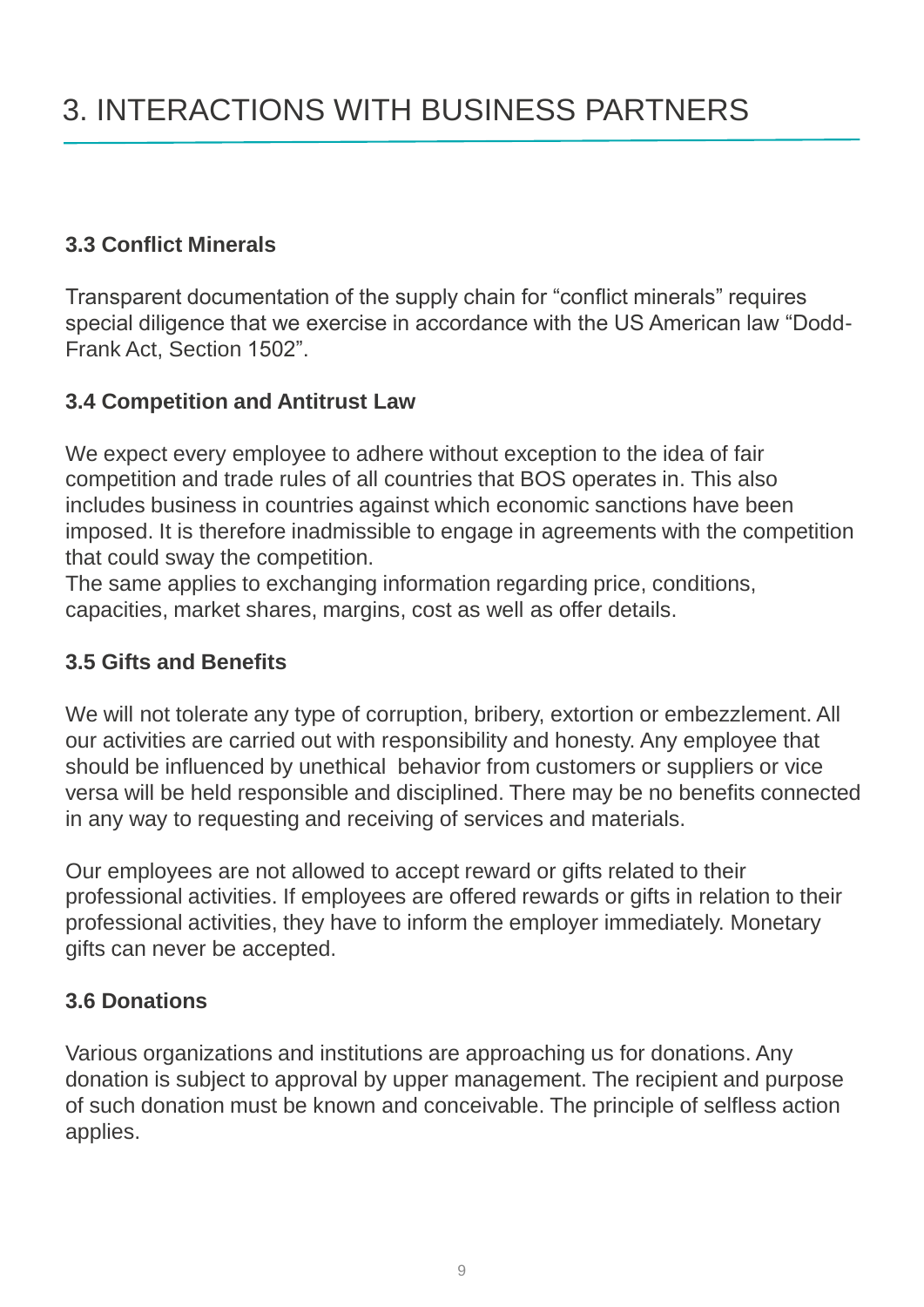### 4. COMPLIANCE WITH AND IMPLEMENTATION OF THE CODE OF CONDUCT

Our code of conduct is communicated to all employees. We expect all BOS employees to comply with legal regulations and company guidelines and to align their professional actions accordingly.

#### **4.1 Responsibility**

Our managers are obliged to inform their employees about the content and significance of this code of conduct and to advise and support them in complying with it in their daily activities.

Every employee of the BOS Group is required to comply with our code of conduct and to make its principles the binding standard in the daily performance of duties. For this purpose, it is necessary to actively and continuously inform oneself about the existing requirements and to participate in the offered trainings.

#### **4.2 Violations**

Any violation can lead to severe consequences for the whole company and depending on the seriousness lead to labor law or criminal persecution.

However, we trust that all our employees make the right decisions and report any violations to the respective superior to resolve them locally in constructive discussion. Never-the-less there may be circumstances – especially, if it is related to illegal business practices – to address the situation outside the immediate work environment. The following points of contact are available to employees and third parties:

- Your manager
- Upper management
- Your Human Resource or Finance and Controlling Department or where applicable your employee representative
- The contact person mentioned in the BOS Code of Conduct

Employees that report in good faith on any real or perceived misconduct, may not be discriminated against. BOS will treat the identity of the employee – according to the so-called whistle blowing process – confidentially whenever possible and legally permissible.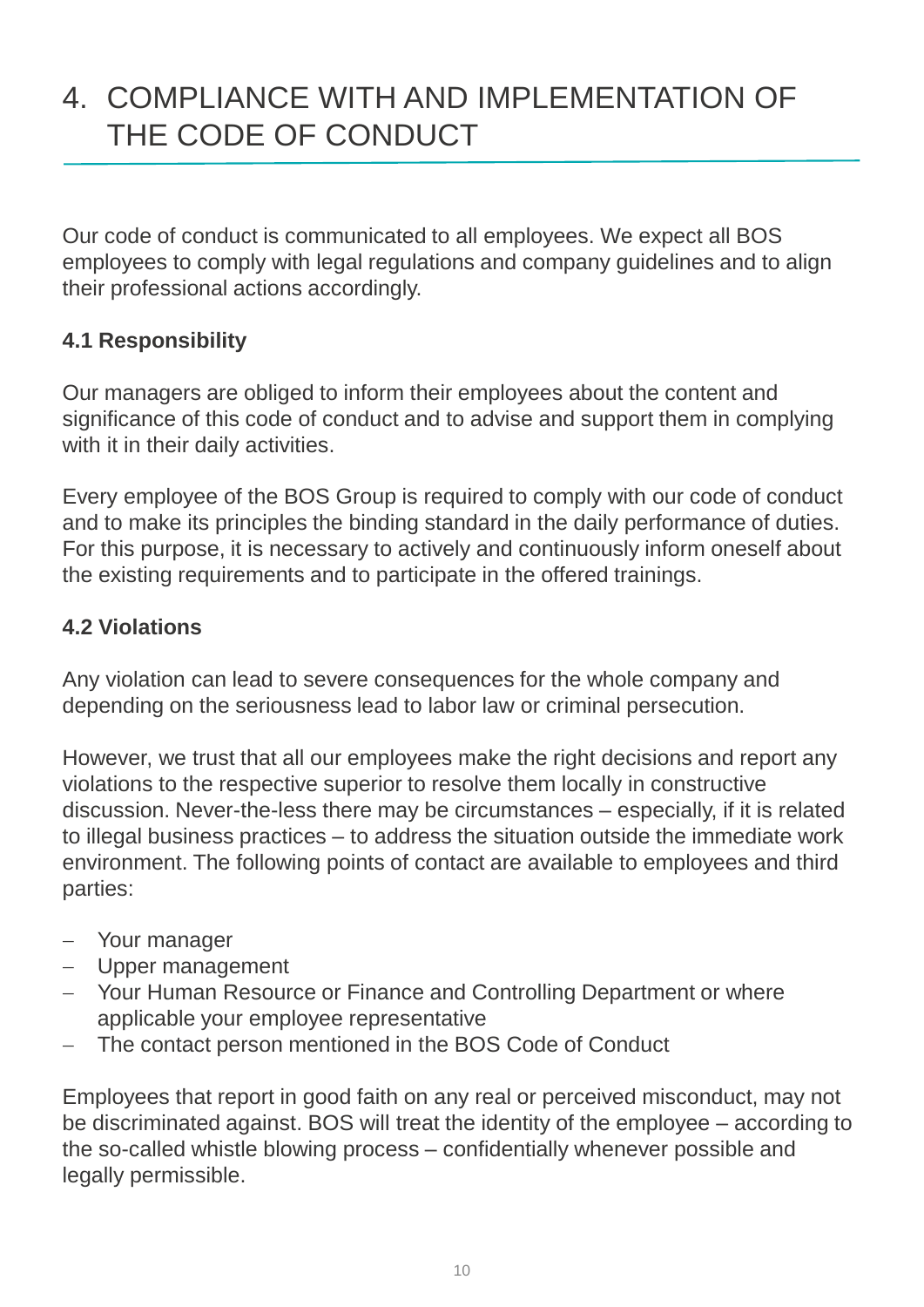### 4. COMPLIANCE WITH AND IMPLEMENTATION OF THE CODE OF CONDUCT

#### **4.3 Contact Point**

If you cannot voice your concerns, hints or complaints locally or you do not receive proper support, you can always contact the Director of Human Resources International by phone: +49-711-9360-1346 and/or by email under hinweisgeben@bos.de or directly contact the Managing Director.

Point of Contact: Director Human Resources International BOS GmbH & Co. KG Ernst-Heinkel-Str. 2 73760 Ostfildern Germany

Phone: +49 (0) 711 9360-1346 Email: hinweisgeben@bos.de www.bos.de

#### **4.4 Investigation and Reporting**

Reported issues are investigated and the necessary steps are taken. Violations of the principles described in this code of conduct by employees may lead to consequences under labor law in accordance with local legislation.

Any investigation regarding violations of the code of conduct will be conducted with the utmost confidentiality, protection of the reporting party and consideration of data privacy laws.